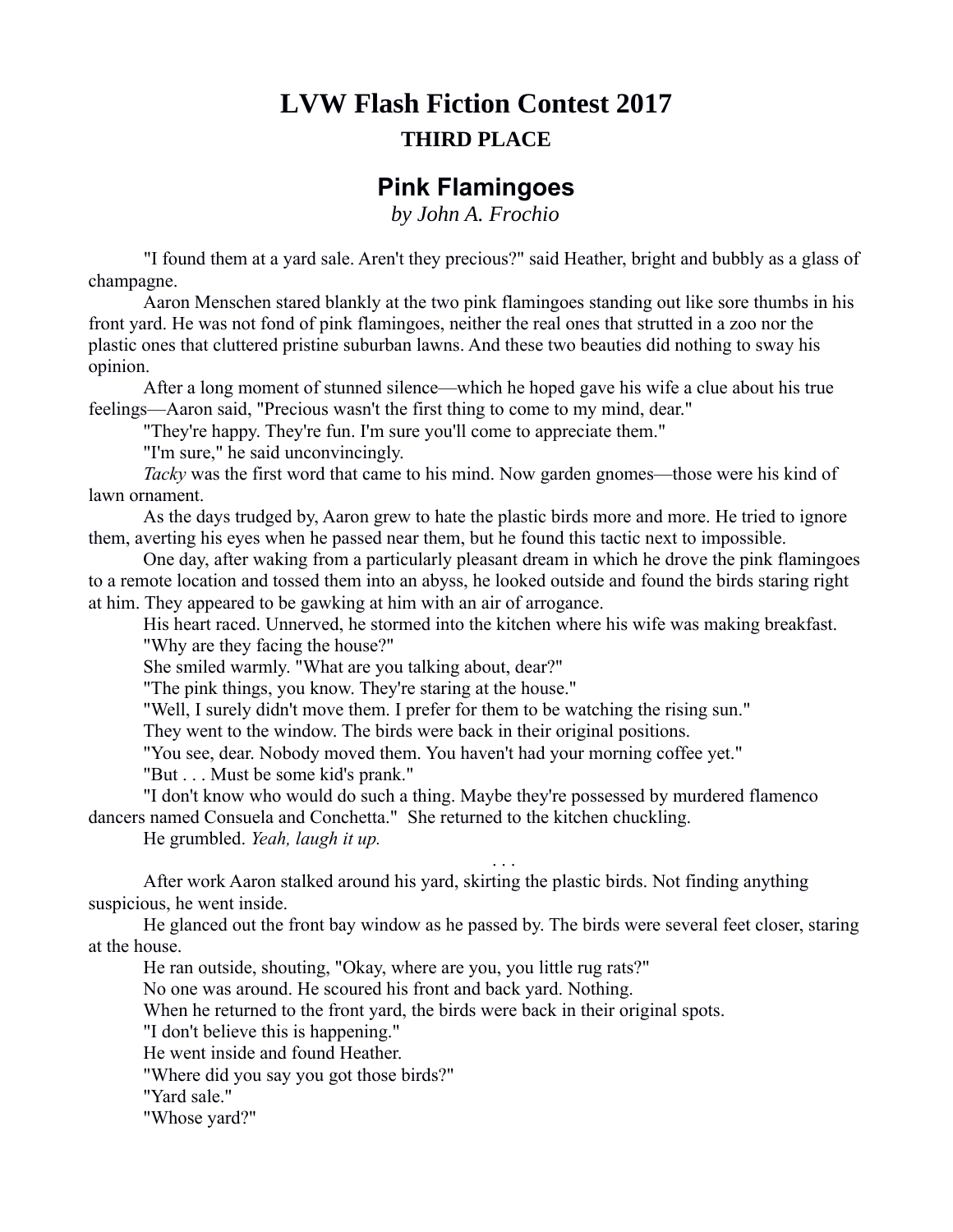"Old Man Bartleby's."

"Didn't he die?"

"Yeah. Not long after his wife passed away. His son's getting rid of everything. He was a hoarder. Lots of junk. No surprise, huh?"

Aaron bit his tongue. *Yeah, junk*.

He said, "He was an ornery cuss. He never did like me."

"He was never too fond of people in general."

*But I did something he never forgave me for. I bet those pink flamingoes are his revenge on me*. That night he had a nightmare about Old Man Bartleby and his evil eye, staring, staring ...

. . .

The next morning he peeked behind the closed curtains. A pink flamingo head was pressed against the glass, staring at him with an eye as evil-looking as Old Man Bartleby's. He jumped and let out a yelp.

His wife called, "What's wrong, dear?"

"Nothing. Just . . . stubbed my toe."

"Be more careful."

He peeked again. Both birds were against the windowpane now. He hastily closed the curtain. There was a knock on the door.

"Don't open it!"

His wife came out.

"What's the matter with you? It's just a FedEx delivery."

When he left for work, the flamingoes were waiting for him at the end of his front porch. Heart beating rapidly, he went out around them, half-expecting them to follow him. But they remained where they were as he got in his car and backed out of the driveway.

*Why are you acting so silly? Damn pranksters!*

He was stressed and ineffective at work. Several of his co-workers commented on his odd behavior. He brushed them off with a forced laugh.

When it was time to leave for the day, he busied himself with trivial tasks, delaying the inevitable. Eventually he forced himself to leave.

He pulled in the driveway.

No flamingoes.

*Now what?*

Maybe Heather gave them away. Unlikely. Someone stole them? That would be great, but doubtful.

He went inside.

Nervously he looked around. No birds. No wife, either. Her car was still in the driveway. Maybe visiting a neighbor?

He called her cell. It rang in the bedroom. She never left her cell phone.

He began to worry. Something was wrong.

He went outside.

And stopped.

The birds were back, staring at him from the end of the front porch.

He raised his fist, shouting, "It's you, Old Man Bartleby! I know it. You never forgave me for killing your old tree. It was a nuisance. I took matters into my own hands. So you're going to haunt me now, is that it?"

He noticed his wife's favorite scarf, white with pink stripes, wrapped around one of the bird's long necks.

His eyes bulged.